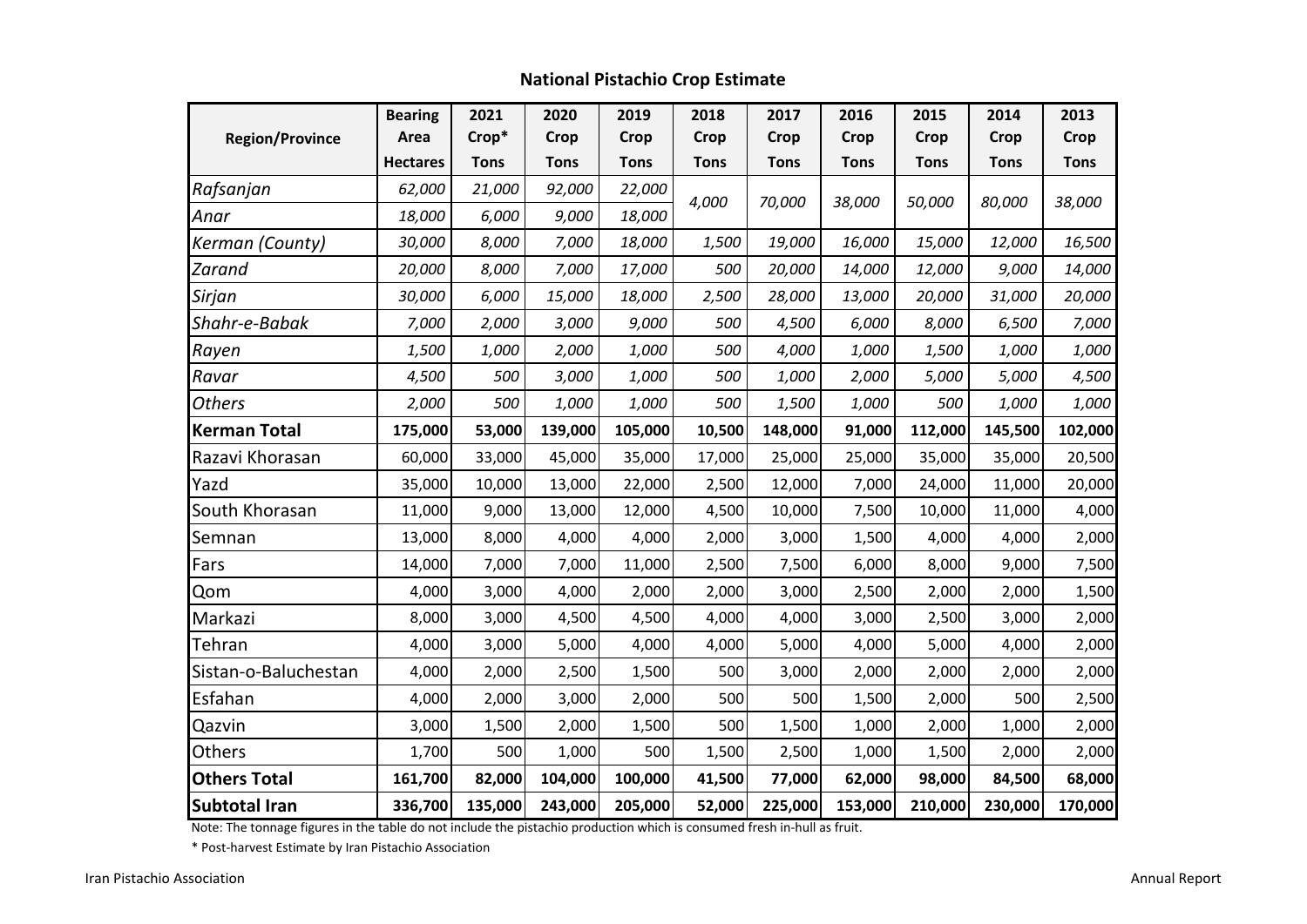| <b>Marketing Month: 8</b> |            |        |                |        |         |         |         |         |         |         |         |         | <b>Crop: 2021</b> |
|---------------------------|------------|--------|----------------|--------|---------|---------|---------|---------|---------|---------|---------|---------|-------------------|
| <b>Crop</b>               | Month      |        | $\overline{2}$ | 3      | 4       | 5       | 6       | 7       | 8       | 9       | 10      | 11      | 12                |
| 2021                      | Monthly    | 16,765 | 17,909         | 12,322 | 8,267   | 7,403   | 8,365   | 2,901   | 2,409   |         |         |         |                   |
|                           | <b>YTD</b> | 16,765 | 34,673         | 46,995 | 55,262  | 62,664  | 71,029  | 73,930  | 76,338  |         |         |         |                   |
| 2020                      | Monthly    | 25,150 | 38,518         | 25,242 | 16,638  | 16,388  | 22,460  | 7,209   | 10,448  | 12,279  | 10,415  | 7,959   | 13,032            |
|                           | <b>YTD</b> | 25,150 | 63,668         | 88,910 | 105,548 | 121,935 | 144,395 | 151,603 | 162,053 | 174,331 | 184,746 | 192,703 | 205,733           |
| 2019                      | Monthly    | 10,164 | 19,693         | 14,226 | 13,760  | 12,757  | 14,495  | 2,642   | 9,209   | 9,841   | 13,164  | 9,899   | 10,336            |
|                           | <b>YTD</b> | 10,164 | 29,856         | 44,082 | 57,842  | 70,599  | 85,094  | 87,737  | 96,946  | 106,787 | 119,951 | 129,850 | 140,186           |
| 2018                      | Monthly    | 3,540  | 4,671          | 3,211  | 3,310   | 2,581   | 4,503   | 1,618   | 5,794   | 4,205   | 4,972   | 3,628   | 3,359             |
|                           | <b>YTD</b> | 3,540  | 8,211          | 11,422 | 14,733  | 17,314  | 21,817  | 23,435  | 29,229  | 33,434  | 38,406  | 42,034  | 45,393            |
| 2017                      | Monthly    | 18,611 | 31,365         | 25,158 | 13,282  | 10,120  | 10,866  | 3,628   | 5,818   | 4,384   | 5,586   | 4,216   | 3,946             |
|                           | <b>YTD</b> | 18,611 | 49,977         | 75,132 | 88,415  | 98,535  | 109,403 | 113,031 | 118,856 | 123,241 | 128,827 | 133,043 | 136,989           |
| 2016                      | Monthly    | 21,742 | 26,054         | 18,134 | 10,757  | 9,500   | 11,123  | 2,817   | 6,129   | 4,882   | 2,768   | 2,329   | 2,089             |
|                           | <b>YTD</b> | 21,742 | 47,791         | 65,918 | 76,650  | 86,150  | 97,273  | 100,090 | 106,218 | 111,100 | 113,869 | 116,198 | 118,287           |
| 2015                      | Monthly    | 20,578 | 18,455         | 21,887 | 14,126  | 11,549  | 11,510  | 3,754   | 8,865   | 9,876   | 6,126   | 6,105   | 6,224             |
|                           | <b>YTD</b> | 20,578 | 39,032         | 60,919 | 75,046  | 86,595  | 98,105  | 101,859 | 110,724 | 120,600 | 126,726 | 132,831 | 139,055           |

# **Complete Monthly and YTD Export Shipments Compared to Last 6 Years in Tons**

Source: IRI Customs Administration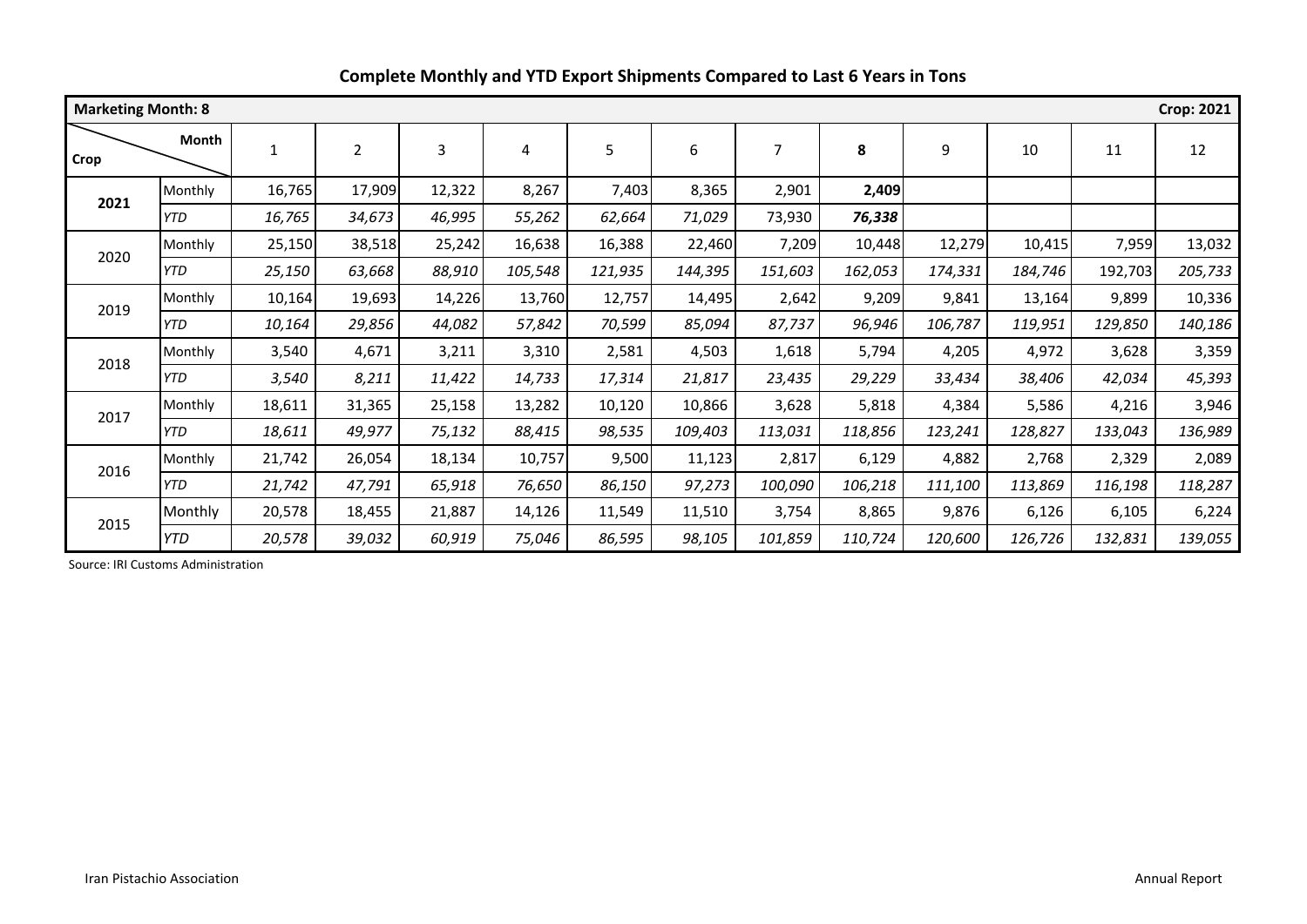| <b>Marketing Month: 8</b> |              |        |                |        |        |        |        |        |                          |   |    |    | <b>Crop: 2021</b> |
|---------------------------|--------------|--------|----------------|--------|--------|--------|--------|--------|--------------------------|---|----|----|-------------------|
| Product                   | <b>Month</b> | 1      | $\overline{2}$ | 3      | 4      | 5      | 6      | 7      | 8                        | 9 | 10 | 11 | 12                |
|                           | Monthly      | 12,928 | 12,914         | 9,458  | 6,449  | 5,489  | 5,882  | 2,144  | 1,706                    |   |    |    |                   |
| Open In-Shell             | <b>YTD</b>   | 12,928 | 25,841         | 35,300 | 41,748 | 47,237 | 53,119 | 55,264 | 56,970                   |   |    |    |                   |
| <b>Closed Shell</b>       | Monthly      | 2,722  | 2,783          | 924    | 196    | 147    | 442    | 25     | $\overline{\phantom{a}}$ |   |    |    |                   |
|                           | <b>YTD</b>   | 2,722  | 5,504          | 6,428  | 6,624  | 6,771  | 7,213  | 7,238  | 7,238                    |   |    |    |                   |
| Kernel                    | Monthly      | 1,044  | 1,525          | 1,685  | 1,463  | 1,461  | 1,766  | 714    | 432                      |   |    |    |                   |
|                           | <b>YTD</b>   | 1,044  | 2,569          | 4,254  | 5,717  | 7,178  | 8,944  | 9,659  | 10,091                   |   |    |    |                   |
| GPPK &                    | Monthly      | 28     | 189            | 220    | 121    | 305    | 249    | 18     | 270                      |   |    |    |                   |
| Split Kernel              | <b>YTD</b>   | 28     | 216            | 436    | 556    | 862    | 1,110  | 1,128  | 1,398                    |   |    |    |                   |
|                           | Monthly      | 44     | 498            | 35     | 38     | $\sim$ | 26     | $\sim$ | $\overline{\phantom{a}}$ |   |    |    |                   |
| <b>Others</b>             | <b>YTD</b>   | 44     | 542            | 577    | 615    | 615    | 642    | 642    | 642                      |   |    |    |                   |
|                           | Monthly      | 16,765 | 17,909         | 12,322 | 8,267  | 7,403  | 8,365  | 2,901  | 2,409                    |   |    |    |                   |
| Total                     | <b>YTD</b>   | 16,765 | 34,673         | 46,995 | 55,262 | 62,664 | 71,029 | 73,930 | 76,338                   |   |    |    |                   |

#### **Complete Monthly and YTD Export Shipments ‐ Product Breakdown in Tons**

Compiled by: IPA based on IRI Customs Administration raw data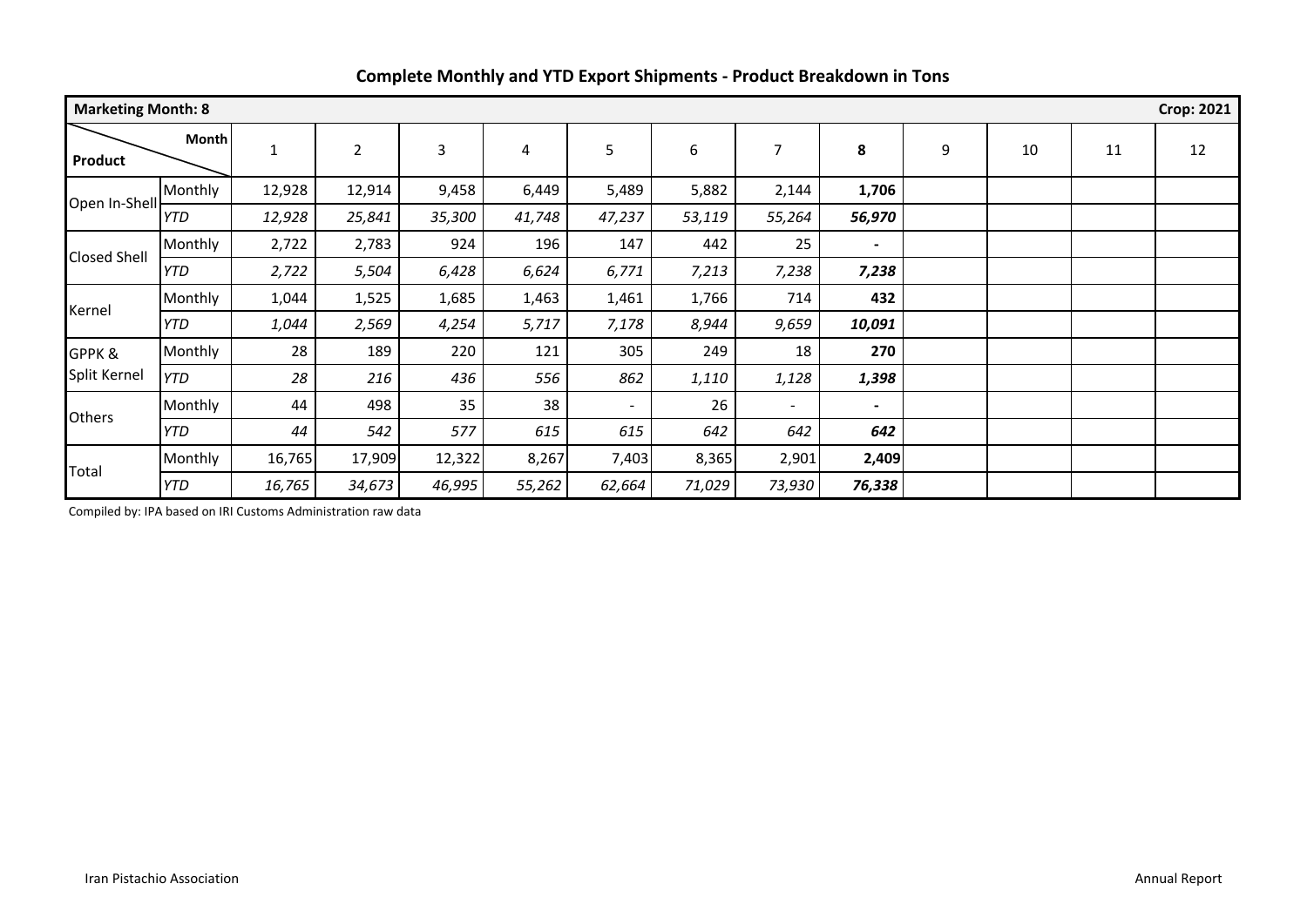| <b>Marketing Month: 8</b> |                          |                          |                          |                              |                          |                          |                          |                |   |    |    |    | <b>Crop: 2021</b> |
|---------------------------|--------------------------|--------------------------|--------------------------|------------------------------|--------------------------|--------------------------|--------------------------|----------------|---|----|----|----|-------------------|
| <b>Month</b><br>Country   | $\mathbf{1}$             | $\overline{2}$           | $\overline{\mathbf{3}}$  | $\overline{4}$               | 5                        | $\boldsymbol{6}$         | $\overline{7}$           | 8              | 9 | 10 | 11 | 12 | <b>YTD</b>        |
| <b>Far East</b>           |                          |                          |                          |                              |                          |                          |                          |                |   |    |    |    |                   |
| China                     | 7,609                    | 7,524                    | 1,734                    | 528                          | 300                      | 953                      | 126                      | 61             |   |    |    |    | 18,835            |
| <b>Hong Kong</b>          | 1                        | $\blacksquare$           | $\overline{3}$           | 3                            | 3                        | $\sim$                   | $\blacksquare$           | ٠              |   |    |    |    | 10                |
| Indonesia                 | $\sim$                   |                          | 6                        | $\overline{\phantom{0}}$     | $\overline{\phantom{a}}$ | $\overline{\phantom{0}}$ | $\overline{\phantom{a}}$ | $\blacksquare$ |   |    |    |    | 6                 |
| Japan                     | $\overline{\phantom{a}}$ | $\overline{2}$           | $\blacksquare$           | 25                           | 4                        | 12                       | $\overline{\phantom{a}}$ | $\mathbf{2}$   |   |    |    |    | 45                |
| Korea                     | $\overline{2}$           |                          | $\mathbf{1}$             | 5                            | $\overline{\phantom{a}}$ |                          | $\overline{\phantom{a}}$ |                |   |    |    |    | 8                 |
| Macao                     |                          |                          | $\blacksquare$           | $\overline{\phantom{m}}$     | $\overline{a}$           | $\overline{\phantom{a}}$ | $\overline{\phantom{a}}$ | ٠              |   |    |    |    |                   |
| Malaysia                  | 17                       | 48                       | $\overline{3}$           | 34                           | 23                       | 16                       | $\overline{\phantom{a}}$ | 13             |   |    |    |    | 154               |
| Philippines               | $\blacksquare$           |                          | $\overline{\phantom{a}}$ | $\qquad \qquad \blacksquare$ | $\overline{\phantom{a}}$ |                          | $\overline{\phantom{a}}$ | $\blacksquare$ |   |    |    |    |                   |
| Singapore                 | 96                       | 75                       | 73                       | $\overline{\phantom{a}}$     | $\overline{\phantom{a}}$ | 7                        | 12                       | 11             |   |    |    |    | 274               |
| Taiwan                    | 75                       | 125                      | $\mathbf{1}$             |                              | $\overline{\phantom{a}}$ | 0                        | $\overline{\phantom{a}}$ | $\mathbf 0$    |   |    |    |    | 202               |
| Thailand                  | 3                        |                          | $\blacksquare$           | $\mathbf{1}$                 | $\sim$                   | 5                        | $\blacksquare$           | $\blacksquare$ |   |    |    |    | 9                 |
| Vietnam                   |                          | $\overline{\phantom{a}}$ | $\overline{\phantom{a}}$ | $\overline{\phantom{0}}$     | $\blacksquare$           | $\overline{\phantom{a}}$ | $\overline{\phantom{a}}$ | ٠              |   |    |    |    |                   |
| <b>Far East - Total</b>   | 7,804                    | 7,774                    | 1,821                    | 595                          | 330                      | 992                      | 138                      | 87             |   |    |    |    | 19,542            |
| <b>Far East - %</b>       | 47%                      | 43%                      | 15%                      | 7%                           | 4%                       | 12%                      | 5%                       | 4%             |   |    |    |    | 26%               |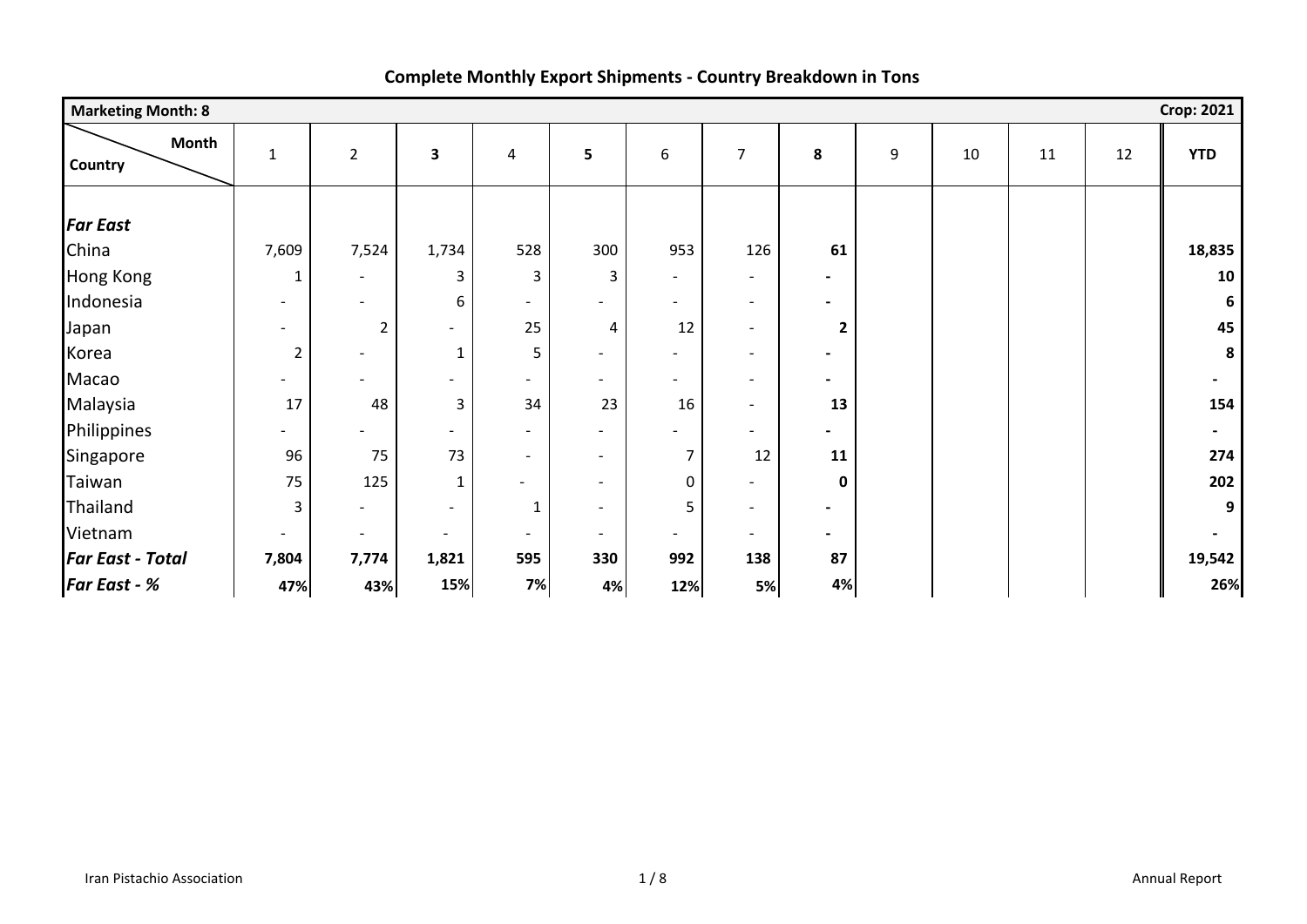| <b>Marketing Month: 8</b> |                          |                          |                          |                          |                          |                          |                          |                              |   |    |    |    | <b>Crop: 2021</b> |
|---------------------------|--------------------------|--------------------------|--------------------------|--------------------------|--------------------------|--------------------------|--------------------------|------------------------------|---|----|----|----|-------------------|
| <b>Month</b><br>Country   | $\mathbf{1}$             | $\overline{2}$           | $\overline{\mathbf{3}}$  | $\overline{4}$           | 5                        | $\,6\,$                  | $\overline{7}$           | 8                            | 9 | 10 | 11 | 12 | <b>YTD</b>        |
| <b>EU15</b>               |                          |                          |                          |                          |                          |                          |                          |                              |   |    |    |    |                   |
| Austria                   | $\overline{\phantom{a}}$ | $\blacksquare$           | $\overline{\phantom{a}}$ | $\overline{\phantom{a}}$ | $\blacksquare$           | $\overline{2}$           | $\overline{\phantom{a}}$ | $\blacksquare$               |   |    |    |    | $\overline{2}$    |
| Belgium                   | $\overline{\phantom{a}}$ | 20                       | 58                       | 40                       | 40                       | 54                       | $\overline{\phantom{a}}$ | 15                           |   |    |    |    | 227               |
| Denmark                   | $\sim$                   |                          | $\sim$                   | $\overline{\phantom{a}}$ | $\blacksquare$           |                          | $\overline{\phantom{a}}$ | $\qquad \qquad \blacksquare$ |   |    |    |    |                   |
| Finland                   | $\overline{\phantom{a}}$ | $\overline{\phantom{a}}$ | $\overline{\phantom{a}}$ | $\overline{\phantom{a}}$ | $\sim$                   | $\overline{\phantom{a}}$ | $\overline{\phantom{a}}$ | $\blacksquare$               |   |    |    |    |                   |
| France                    | 19                       | 20                       | 21                       | 20                       | 61                       | 20                       | $\overline{\phantom{a}}$ | $\blacksquare$               |   |    |    |    | 161               |
| Germany                   | 687                      | 1,007                    | 854                      | 978                      | 933                      | 1,015                    | 256                      | 205                          |   |    |    |    | 5,935             |
| Greece                    | $\blacksquare$           | 22                       | 22                       | $\overline{\phantom{a}}$ | $\sim$                   |                          | $\overline{\phantom{a}}$ | $\blacksquare$               |   |    |    |    | 44                |
| Ireland                   | $\sim$                   |                          | $\blacksquare$           | $\overline{\phantom{0}}$ | $\sim$                   | $\blacksquare$           | $\overline{\phantom{a}}$ | $\blacksquare$               |   |    |    |    |                   |
| Italy                     | 563                      | 518                      | 580                      | 158                      | 206                      | 242                      | 22                       | $\blacksquare$               |   |    |    |    | 2,289             |
| Luxembourg                |                          |                          | $\overline{\phantom{a}}$ | $\overline{\phantom{a}}$ | $\blacksquare$           | $\overline{\phantom{a}}$ | $\overline{\phantom{a}}$ | $\overline{\phantom{0}}$     |   |    |    |    |                   |
| Netherland                | $\mathbf 0$              | $\overline{\phantom{0}}$ | $\overline{\phantom{a}}$ | $\overline{\phantom{a}}$ | $\blacksquare$           | 0                        | $\overline{\phantom{a}}$ | $\mathbf{1}$                 |   |    |    |    | 1                 |
| Portugal                  | $\blacksquare$           |                          | $\overline{\phantom{a}}$ | $\overline{\phantom{a}}$ | $\blacksquare$           | $\blacksquare$           | $\overline{\phantom{a}}$ | $\overline{\phantom{0}}$     |   |    |    |    |                   |
| Spain                     | 48                       | 72                       | 48                       | 84                       | 120                      | 180                      | 48                       | 72                           |   |    |    |    | 672               |
| Sweden                    | $\overline{2}$           |                          | $\overline{\phantom{a}}$ | $\blacksquare$           | $\sim$                   | $\overline{\phantom{a}}$ | $\overline{\phantom{a}}$ | $\blacksquare$               |   |    |    |    | $\overline{2}$    |
| UK                        | $\pmb{0}$                | $\mathbf{1}$             | 20                       | $\overline{\phantom{a}}$ | 10                       | $\mathsf 0$              | $\overline{\phantom{a}}$ | $\blacksquare$               |   |    |    |    | 32                |
| <b>EEC</b>                |                          |                          |                          |                          | $\overline{\phantom{a}}$ |                          | $\overline{\phantom{a}}$ | $\blacksquare$               |   |    |    |    |                   |
| <b>EU15 - Total</b>       | 1,320                    | 1,659                    | 1,602                    | 1,281                    | 1,370                    | 1,513                    | 326                      | 293                          |   |    |    |    | 9,363             |
| $EU15 - %$                | 8%                       | 9%                       | 13%                      | 15%                      | 19%                      | 18%                      | 11%                      | 12%                          |   |    |    |    | 12%               |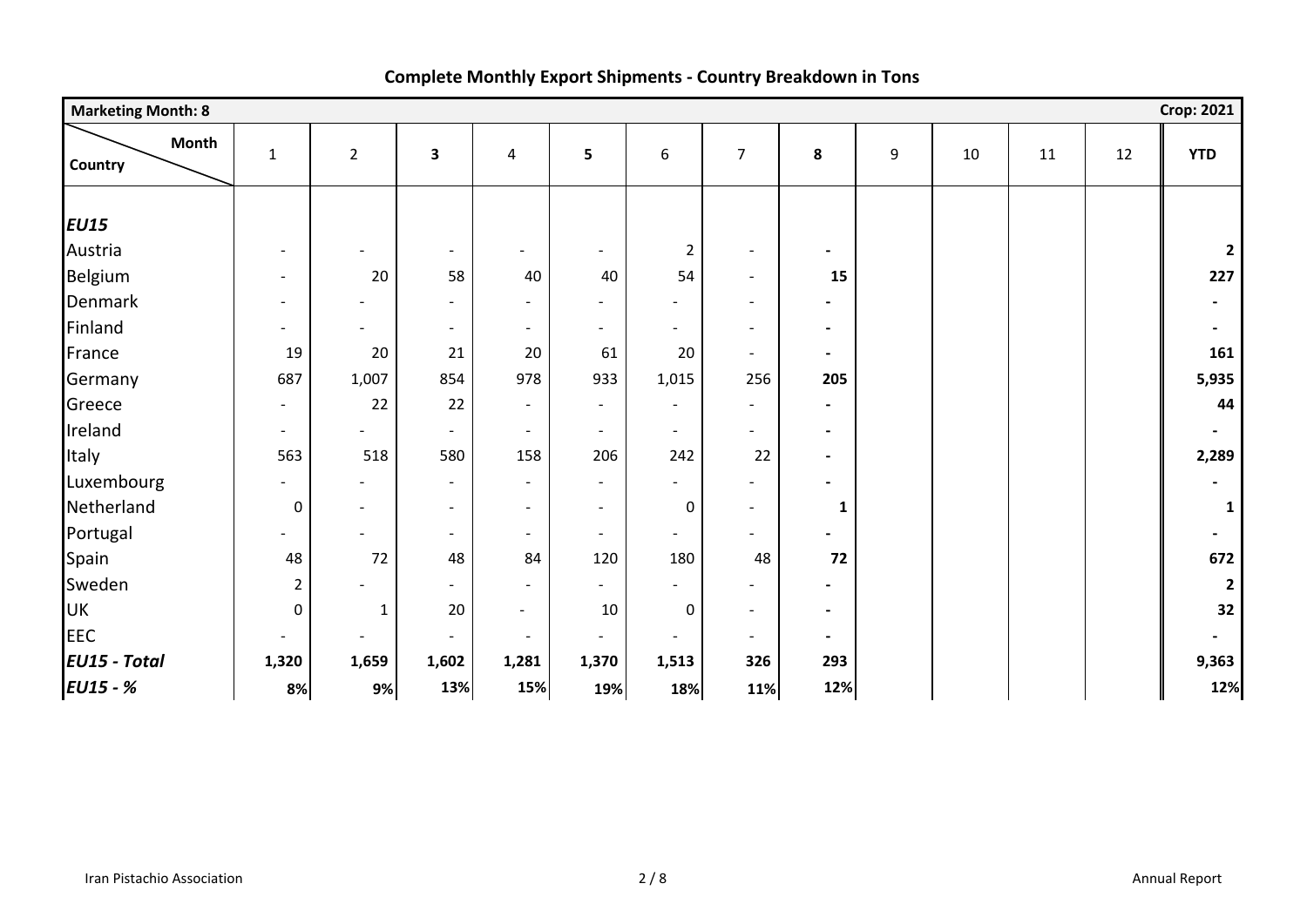| <b>Marketing Month: 8</b>  |                          |                          |                          |                          |                          |                          |                          |                |   |    |    |    | <b>Crop: 2021</b> |
|----------------------------|--------------------------|--------------------------|--------------------------|--------------------------|--------------------------|--------------------------|--------------------------|----------------|---|----|----|----|-------------------|
| Month<br>Country           | $\mathbf{1}$             | $\overline{2}$           | $\overline{\mathbf{3}}$  | 4                        | 5                        | 6                        | $\overline{7}$           | 8              | 9 | 10 | 11 | 12 | <b>YTD</b>        |
| <b>Middle East</b>         |                          |                          |                          |                          |                          |                          |                          |                |   |    |    |    |                   |
| <b>Bahrain</b>             | 24                       | $\sim$                   | 25                       | $\overline{\phantom{a}}$ | $\blacksquare$           | 13                       | $\overline{\phantom{a}}$ | $\mathbf{1}$   |   |    |    |    | 63                |
| Iraq                       | 812                      | 1,018                    | 1,100                    | 902                      | 478                      | 1,147                    | 812                      | 228            |   |    |    |    | 6,497             |
| Jordan                     | 150                      | 111                      | 70                       | 50                       | 25                       | 25                       | 25                       | $\blacksquare$ |   |    |    |    | 456               |
| Kuwait                     | 68                       | 133                      | 114                      | 67                       | 88                       | 32                       | 28                       | 64             |   |    |    |    | 594               |
| Lebanon                    | 71                       | 82                       | 135                      | 134                      | 126                      | 60                       | 26                       | 24             |   |    |    |    | 658               |
| Oman                       | 15                       | $\overline{\phantom{0}}$ | $\overline{3}$           | $\blacksquare$           | $\overline{\phantom{0}}$ | $\overline{\phantom{a}}$ | $\sim$                   | 25             |   |    |    |    | 43                |
| Qatar                      | 41                       | 62                       | 93                       | 68                       | 34                       | 80                       | 4                        | 33             |   |    |    |    | 415               |
| Saudi Arabia               | $\overline{\phantom{0}}$ |                          | $\overline{\phantom{a}}$ | $\blacksquare$           | $\overline{a}$           | $\blacksquare$           | $\overline{\phantom{a}}$ | $\blacksquare$ |   |    |    |    |                   |
| Syria                      | $\blacksquare$           | $\overline{\phantom{0}}$ | 25                       | 37                       | 48                       | $\overline{\phantom{a}}$ | $\overline{\phantom{a}}$ | $\blacksquare$ |   |    |    |    | 110               |
| Yemen                      | $\blacksquare$           |                          | $\blacksquare$           |                          | $\overline{\phantom{a}}$ | $\overline{\phantom{a}}$ | $\overline{\phantom{a}}$ | $\blacksquare$ |   |    |    |    |                   |
| <b>Middle East - Total</b> | 1,181                    | 1,407                    | 1,565                    | 1,257                    | 800                      | 1,356                    | 895                      | 376            |   |    |    |    | 8,837             |
| Middle East - %            | 7%                       | 8%                       | 13%                      | 15%                      | 11%                      | 16%                      | 31%                      | 16%            |   |    |    |    | 117%              |
| <b>Re-Export Markets</b>   |                          |                          |                          |                          |                          |                          |                          |                |   |    |    |    |                   |
| Turkey                     | 557                      | 762                      | 963                      | 476                      | 496                      | 374                      | 72                       | 22             |   |    |    |    | 3,721             |
| <b>UAE</b>                 | 689                      | 712                      | 810                      | 890                      | 718                      | 934                      | 377                      | 661            |   |    |    |    | 5,790             |
| <b>REM - Total</b>         | 1,245                    | 1,474                    | 1,773                    | 1,366                    | 1,214                    | 1,308                    | 449                      | 682            |   |    |    |    | 9,512             |
| <b>REM - %</b>             | 7%                       | 8%                       | 14%                      | 17%                      | 16%                      | 16%                      | 15%                      | 28%            |   |    |    |    | 12%               |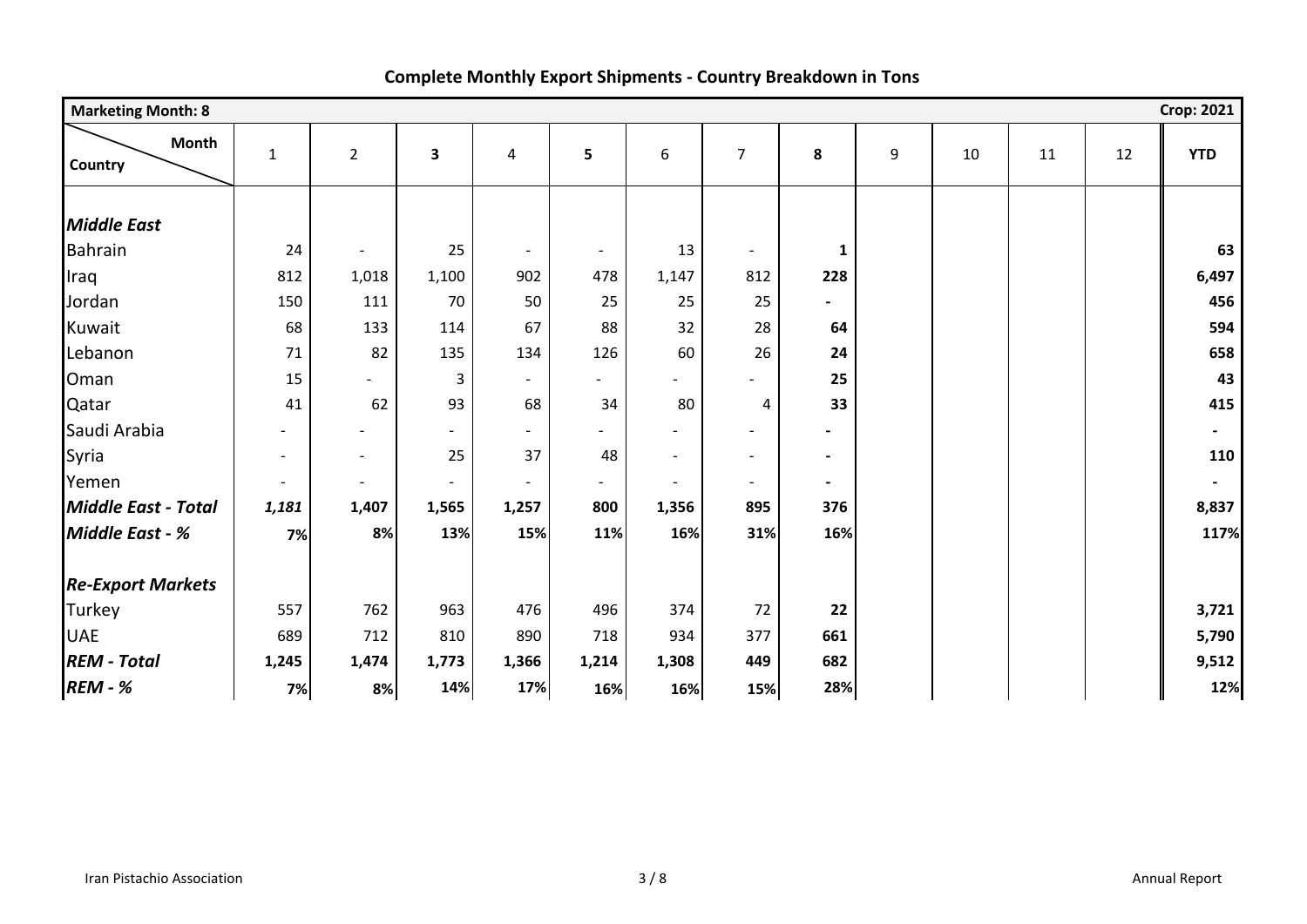| <b>Marketing Month: 8</b>       |                          |                          |                         |                          |                          |                          |                          |                |   |    |    |    | <b>Crop: 2021</b> |
|---------------------------------|--------------------------|--------------------------|-------------------------|--------------------------|--------------------------|--------------------------|--------------------------|----------------|---|----|----|----|-------------------|
| Month<br>Country                | $\mathbf{1}$             | $\overline{2}$           | $\overline{\mathbf{3}}$ | $\overline{\mathbf{4}}$  | 5                        | 6                        | $\overline{7}$           | 8              | 9 | 10 | 11 | 12 | <b>YTD</b>        |
| <b>Indian Subcontinent</b>      |                          |                          |                         |                          |                          |                          |                          |                |   |    |    |    |                   |
| Afghanistan                     | 6                        | 19                       | 107                     | 97                       | 74                       | 189                      | 200                      | 33             |   |    |    |    | 725               |
| Bangladesh                      | $\sim$                   | $\blacksquare$           |                         | $\blacksquare$           | $\overline{\phantom{a}}$ | $\sim$                   | $\overline{\phantom{0}}$ | $\blacksquare$ |   |    |    |    |                   |
| India                           | 731                      | 943                      | 1,450                   | 685                      | 740                      | 1,502                    | 434                      | 314            |   |    |    |    | 6,800             |
| <b>Nepal</b>                    | $\overline{\phantom{a}}$ | $\overline{\phantom{a}}$ |                         | $\overline{\phantom{a}}$ | $\sim$                   | $\overline{\phantom{0}}$ | $\blacksquare$           | $\sim$         |   |    |    |    |                   |
| Pakistan                        | 1,070                    | 1,038                    | 999                     | 802                      | 402                      | 353                      | 199                      | 91             |   |    |    |    | 4,953             |
| Sri Lanka                       | $\sim$                   |                          |                         | $\sim$                   | $\overline{\phantom{a}}$ |                          | $\overline{\phantom{0}}$ |                |   |    |    |    |                   |
| <b>Indian Subcontinent - To</b> | 1,806                    | 2,000                    | 2,556                   | 1,584                    | 1,216                    | 2,044                    | 834                      | 438            |   |    |    |    | 12,478            |
| <b>Indian Subcontinent - %</b>  | 11%                      | 11%                      | 21%                     | 19%                      | 16%                      | 24%                      | 29%                      | 18%            |   |    |    |    | 16%               |
|                                 |                          |                          |                         |                          |                          |                          |                          |                |   |    |    |    |                   |
| <b>CIS</b>                      |                          |                          |                         |                          |                          |                          |                          |                |   |    |    |    |                   |
| Armenia                         | 113                      | 523                      | 233                     | 140                      | 52                       | 92                       | 44                       | 30             |   |    |    |    | 1,226             |
| Azerbaijan                      | $\overline{2}$           | 29                       | 10                      | 34                       | 39                       | 14                       | $\sim$                   | $\blacksquare$ |   |    |    |    | 128               |
| Georgia                         | 70                       | 23                       | 68                      | 3                        | $\overline{a}$           | $\overline{\phantom{0}}$ | 20                       | $\mathbf{3}$   |   |    |    |    | 187               |
| Kazakhstan                      | 244                      | 198                      | 217                     | 245                      | 121                      | 48                       | 21                       | 35             |   |    |    |    | 1,129             |
| Kyrgyzstan                      | 1,143                    | 1,073                    | 989                     | 369                      | 545                      | 309                      | 65                       | 77             |   |    |    |    | 4,570             |
| Russia                          | 1,110                    | 967                      | 599                     | 749                      | 1,176                    | 452                      | 20                       | 180            |   |    |    |    | 5,253             |
| Tajikistan                      | 52                       | 10                       | 11                      | 94                       | 24                       | 8                        | $\overline{\phantom{0}}$ | 47             |   |    |    |    | 245               |
| Turkmenistan                    | 8                        | $\overline{a}$           | 8                       | 6                        | $\overline{2}$           | 8                        | $\overline{2}$           | $\blacksquare$ |   |    |    |    | 35                |
| Uzbekistan                      | 322                      | 322                      | 372                     | 167                      | 142                      | 91                       | $\overline{\phantom{0}}$ | 115            |   |    |    |    | 1,531             |
| <b>CIS - Total</b>              | 3,063                    | 3,144                    | 2,506                   | 1,807                    | 2,100                    | 1,022                    | 172                      | 487            |   |    |    |    | 14,301            |
| $CIS - K$                       | 18%                      | 18%                      | 20%                     | 22%                      | 28%                      | 12%                      | 6%                       | 20%            |   |    |    |    | 19%               |
|                                 |                          |                          |                         |                          |                          |                          |                          |                |   |    |    |    |                   |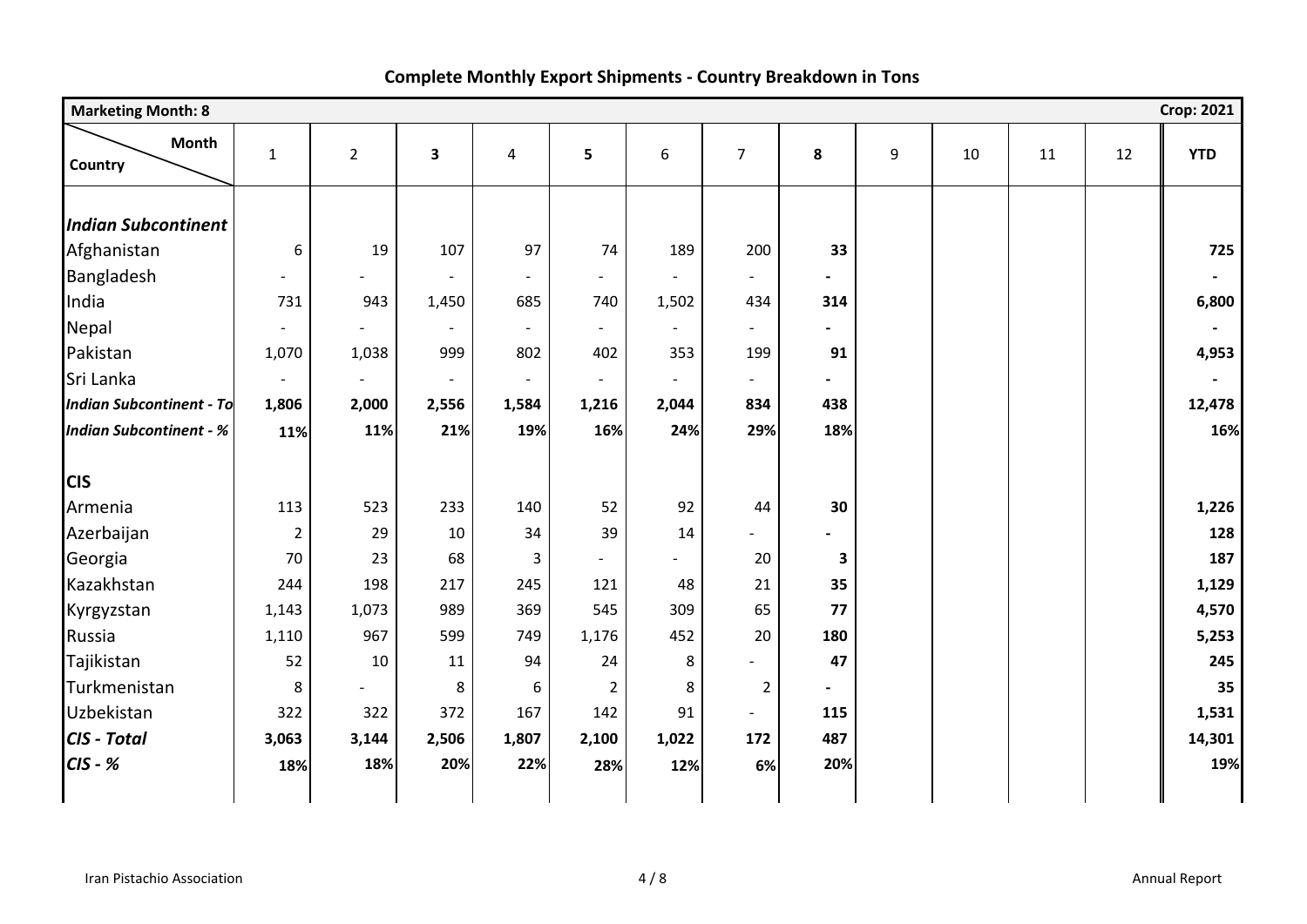| <b>Marketing Month: 8</b> |                          |                          |                          |                              |                          |                          |                          |                |   |    |    |    | <b>Crop: 2021</b> |
|---------------------------|--------------------------|--------------------------|--------------------------|------------------------------|--------------------------|--------------------------|--------------------------|----------------|---|----|----|----|-------------------|
| <b>Month</b><br>Country   | $\mathbf{1}$             | $\overline{2}$           | $\overline{\mathbf{3}}$  | $\overline{4}$               | 5                        | 6                        | $\overline{7}$           | ${\bf 8}$      | 9 | 10 | 11 | 12 | <b>YTD</b>        |
| <b>Other Europe</b>       |                          |                          |                          |                              |                          |                          |                          |                |   |    |    |    |                   |
| Albania                   | $\blacksquare$           | $\overline{\phantom{a}}$ | 27                       | $\overline{\phantom{a}}$     | $\sim$                   |                          | $\overline{\phantom{a}}$ | $\blacksquare$ |   |    |    |    | 27                |
| <b>Belarus</b>            | 53                       | $\mathbf{1}$             | 60                       | 20                           | 42                       | $\sim$                   | 20                       | $\blacksquare$ |   |    |    |    | 196               |
| <b>Bosnia</b>             | $\blacksquare$           | $\overline{\phantom{0}}$ | $\blacksquare$           | $\overline{\phantom{a}}$     | $\sim$                   | $\overline{\phantom{a}}$ | $\overline{\phantom{a}}$ | $\blacksquare$ |   |    |    |    |                   |
| <b>Bulgaria</b>           | $\sim$                   | $\blacksquare$           | 22                       | $\overline{\phantom{a}}$     | $\sim$                   | $\overline{\phantom{a}}$ | $\overline{\phantom{a}}$ | $\blacksquare$ |   |    |    |    | 22                |
| Croatia                   | $\sim$                   | $\blacksquare$           | $\sim$                   | $\overline{\phantom{a}}$     | $\overline{\phantom{a}}$ | $\sim$                   | $\overline{\phantom{a}}$ | $\blacksquare$ |   |    |    |    |                   |
| Cyprus                    | $\sim$                   | $\overline{\phantom{a}}$ | $\blacksquare$           | $\blacksquare$               | $\overline{\phantom{a}}$ | $\overline{\phantom{a}}$ | $\overline{\phantom{a}}$ | $\blacksquare$ |   |    |    |    |                   |
| <b>Czech Republic</b>     | $\overline{\phantom{a}}$ | $\overline{\phantom{a}}$ | $\blacksquare$           | $\overline{\phantom{a}}$     | $\blacksquare$           | $\overline{\phantom{a}}$ | $\overline{\phantom{a}}$ | $\blacksquare$ |   |    |    |    |                   |
| Estonia                   | $\sim$                   | $\blacksquare$           | $\overline{\phantom{a}}$ | $\overline{\phantom{a}}$     | $\sim$                   | $\overline{\phantom{0}}$ | $\overline{\phantom{a}}$ | $\blacksquare$ |   |    |    |    |                   |
| Hungry                    | $\sim$                   | $\overline{\phantom{a}}$ | $\overline{\phantom{a}}$ | $\overline{\phantom{a}}$     | $\overline{\phantom{a}}$ | $\overline{\phantom{a}}$ | $\overline{\phantom{a}}$ | $\blacksquare$ |   |    |    |    |                   |
| Iceland                   | $\blacksquare$           | $\overline{\phantom{0}}$ | $\overline{\phantom{a}}$ | $\overline{\phantom{a}}$     | $\overline{\phantom{a}}$ | $\overline{\phantom{0}}$ | $\overline{\phantom{a}}$ | $\blacksquare$ |   |    |    |    |                   |
| Kosovo                    | $\sim$                   | $\overline{\phantom{a}}$ | $\overline{\phantom{a}}$ | $\overline{\phantom{a}}$     | $\overline{\phantom{a}}$ | $\overline{\phantom{a}}$ | $\overline{\phantom{a}}$ | $\blacksquare$ |   |    |    |    |                   |
| Latvia                    | $\overline{\phantom{a}}$ | $\overline{\phantom{0}}$ | $\overline{\phantom{a}}$ | $\overline{\phantom{a}}$     | $\blacksquare$           | $\overline{\phantom{a}}$ | $\overline{\phantom{a}}$ | $\blacksquare$ |   |    |    |    |                   |
| Lithuania                 | $\sim$                   | 20                       | $\blacksquare$           |                              | $\blacksquare$           | $\overline{\phantom{a}}$ | $\overline{\phantom{a}}$ | $\blacksquare$ |   |    |    |    | 20                |
| Macedonia                 | 16                       | 5                        | 27                       | $\overline{2}$               | $\overline{\phantom{a}}$ | 9                        | $\overline{\phantom{a}}$ | $\blacksquare$ |   |    |    |    | 59                |
| Malta                     |                          |                          | $\overline{\phantom{a}}$ | $\qquad \qquad \blacksquare$ | $\blacksquare$           |                          | $\overline{\phantom{a}}$ | $\blacksquare$ |   |    |    |    |                   |
| Moldova                   | $\blacksquare$           | 5                        | $\blacksquare$           | $\overline{2}$               | $\mathbf{1}$             |                          | $\overline{\phantom{a}}$ | $\blacksquare$ |   |    |    |    | ${\bf 8}$         |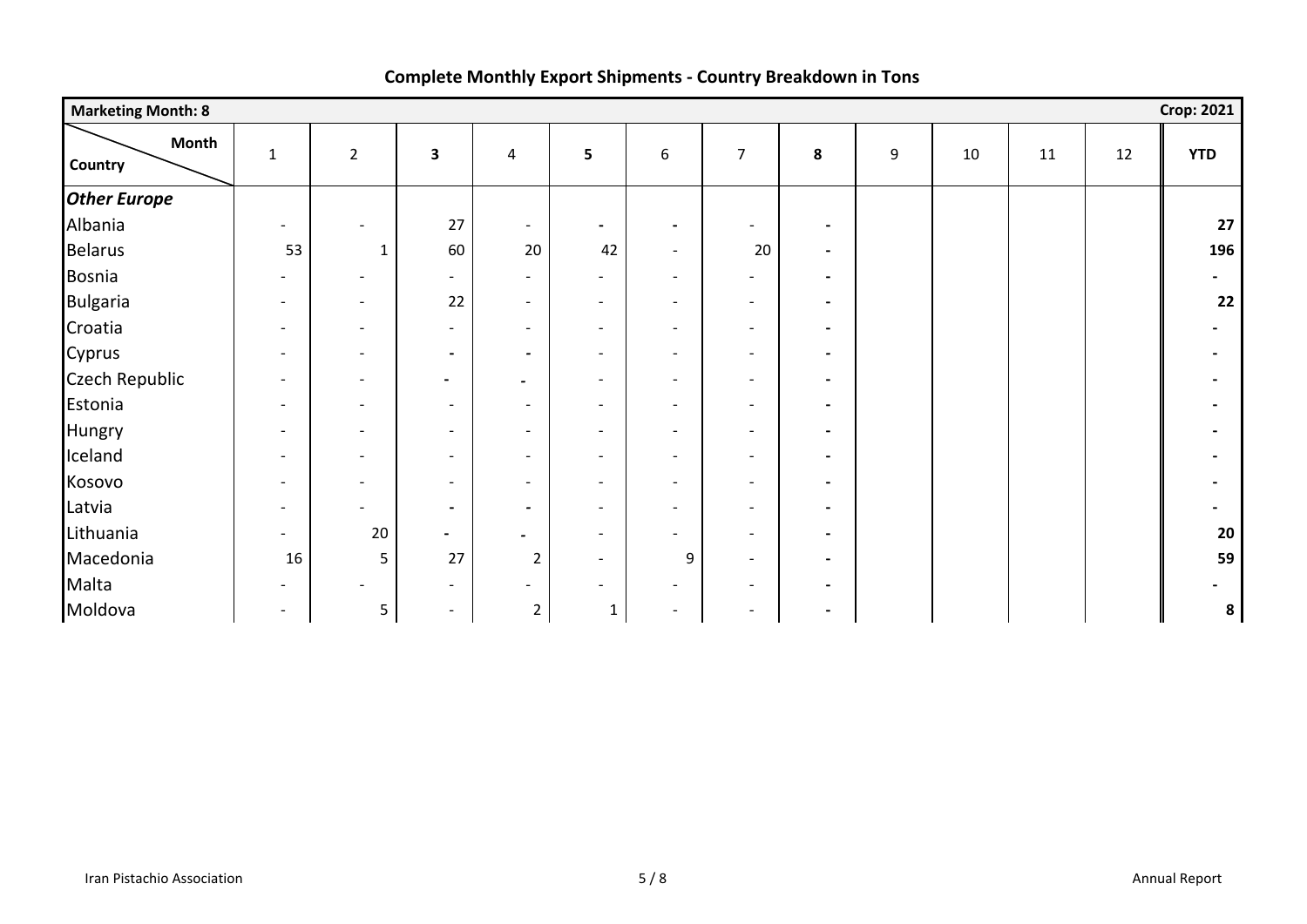| <b>Marketing Month: 8</b>   |                          |                |                          |                          |                          |                          |                          |                              |   |    |    |    | <b>Crop: 2021</b> |
|-----------------------------|--------------------------|----------------|--------------------------|--------------------------|--------------------------|--------------------------|--------------------------|------------------------------|---|----|----|----|-------------------|
| <b>Month</b><br>Country     | $\mathbf{1}$             | $\overline{2}$ | $\overline{\mathbf{3}}$  | 4                        | 5                        | 6                        | $\overline{7}$           | 8                            | 9 | 10 | 11 | 12 | <b>YTD</b>        |
| Montenegro                  | $\blacksquare$           |                | $\overline{\phantom{a}}$ | $\blacksquare$           | $\blacksquare$           |                          | $\blacksquare$           | $\qquad \qquad \blacksquare$ |   |    |    |    |                   |
| Norway                      | $\sim$                   |                | $\overline{\phantom{a}}$ | $\overline{\phantom{a}}$ | $\sim$                   | $\overline{\phantom{a}}$ | $\overline{\phantom{a}}$ | $\blacksquare$               |   |    |    |    |                   |
| Poland                      | 48                       | 47             | $\overline{\phantom{a}}$ | 22                       | 23                       | $\overline{\phantom{a}}$ | $\overline{\phantom{a}}$ | $\blacksquare$               |   |    |    |    | 140               |
| Romania                     | $\blacksquare$           |                | $\overline{\phantom{a}}$ | $\overline{\phantom{0}}$ | $\overline{\phantom{a}}$ |                          | $\overline{\phantom{a}}$ | Ξ.                           |   |    |    |    |                   |
| Serbia                      | 16                       | 56             | 10                       | 30                       | $\overline{\phantom{a}}$ | $\overline{2}$           | 15                       | 10                           |   |    |    |    | 139               |
| Slovakia                    | 22                       | 44             | $\blacksquare$           | $\overline{\phantom{a}}$ | $\overline{\phantom{a}}$ |                          | 20                       | $\overline{\phantom{0}}$     |   |    |    |    | 86                |
| Slovenia                    | $\overline{\phantom{a}}$ |                | $\blacksquare$           | $\overline{a}$           | $\overline{\phantom{a}}$ | $\overline{\phantom{a}}$ | $\overline{\phantom{a}}$ | Ξ.                           |   |    |    |    |                   |
| Switzerland                 | 4                        | 6              | 3                        | $\mathbf 1$              | $\overline{\phantom{a}}$ | 1                        | $\overline{\phantom{a}}$ | 4                            |   |    |    |    | 19                |
| Ukraine                     | 74                       | 80             | 119                      | 129                      | 122                      |                          | $\overline{\phantom{a}}$ | $\blacksquare$               |   |    |    |    | 524               |
| <b>Other Europe - Total</b> | 233                      | 263            | 268                      | 207                      | 188                      | 12                       | 55                       | 14                           |   |    |    |    | 1,239             |
| <b>Other Europe - %</b>     | 1%                       | 1%             | 2%                       | 2%                       | 3%                       | 0%                       | 2%                       | 1%                           |   |    |    |    | 2%                |
| <b>North America</b>        |                          |                |                          |                          |                          |                          |                          |                              |   |    |    |    |                   |
| Canada                      | 56                       | 84             | 114                      | 114                      | 151                      | 51                       | $\overline{\phantom{a}}$ | 20                           |   |    |    |    | 590               |
| Mexico                      | $\blacksquare$           |                | $\overline{\phantom{a}}$ | $\sim$                   | $\sim$                   |                          | 0                        | Ξ.                           |   |    |    |    | $\mathbf 0$       |
| <b>USA</b>                  | $\sim$                   |                | $\overline{\phantom{a}}$ | $\overline{\phantom{a}}$ | $\overline{\phantom{a}}$ | $\sim$                   | $\overline{\phantom{a}}$ | $\blacksquare$               |   |    |    |    |                   |
| <b>North America - Tota</b> | 56                       | 84             | 114                      | 114                      | 151                      | 51                       | $\mathbf 0$              | 20                           |   |    |    |    | 590               |
| <b>North America - %</b>    | 0%                       | 0%             | 1%                       | <b>1%</b>                | 2%                       | $1\%$                    | 0%                       | $1\%$                        |   |    |    |    | 1%                |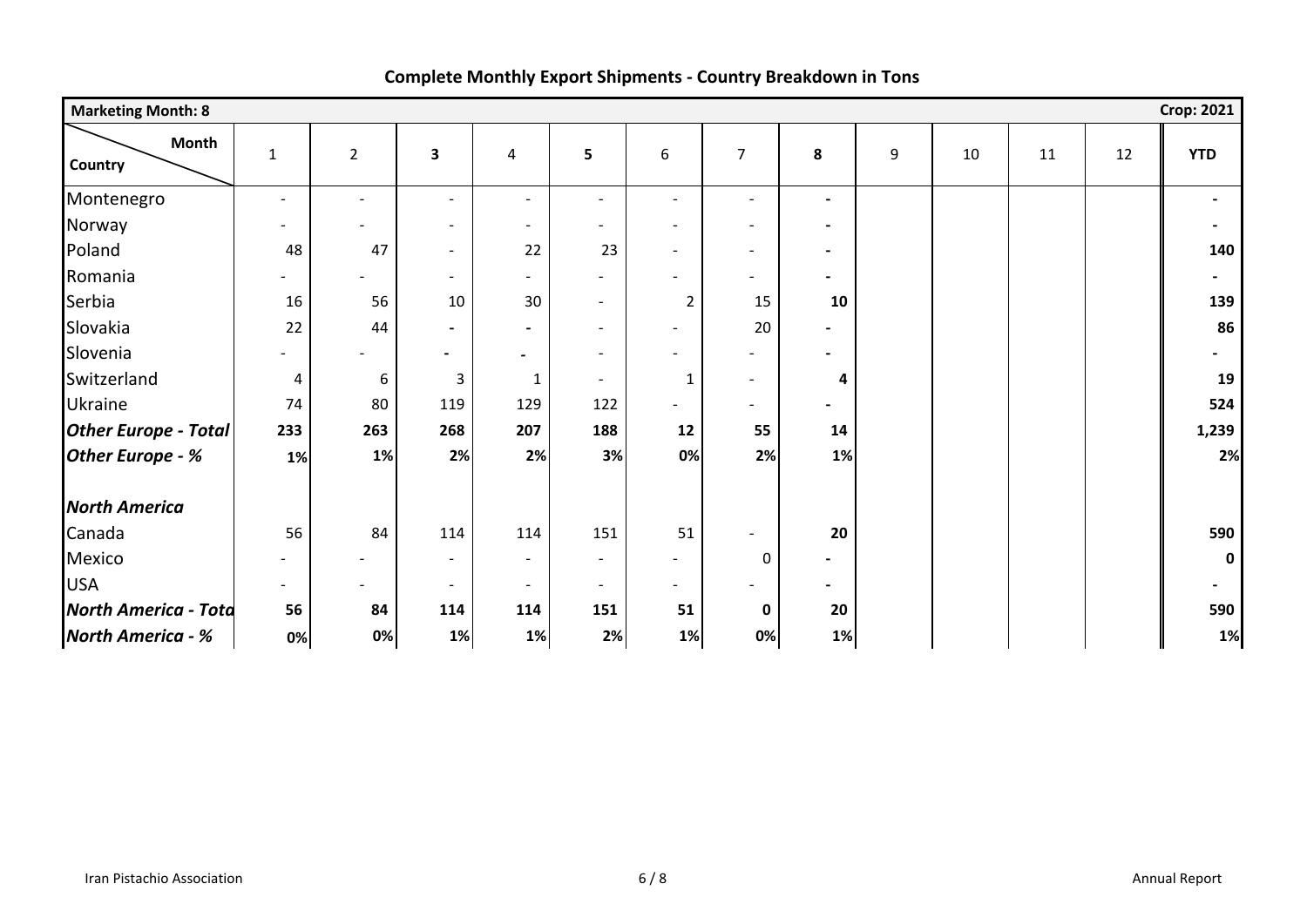| <b>Marketing Month: 8</b>   |                          |                          |                          |                          |                          |                          |                          |                              |   |    |    |    | <b>Crop: 2021</b> |
|-----------------------------|--------------------------|--------------------------|--------------------------|--------------------------|--------------------------|--------------------------|--------------------------|------------------------------|---|----|----|----|-------------------|
| Month<br>Country            | $\mathbf 1$              | $\overline{2}$           | $\overline{\mathbf{3}}$  | $\overline{4}$           | 5                        | 6                        | $\overline{7}$           | 8                            | 9 | 10 | 11 | 12 | <b>YTD</b>        |
| <b>South America</b>        |                          |                          |                          |                          |                          |                          |                          |                              |   |    |    |    |                   |
| <b>Brazil</b>               | 32                       | 35                       | 19                       |                          | 18                       | 25                       | 18                       | $\boldsymbol{9}$             |   |    |    |    | 156               |
|                             |                          |                          |                          | $\blacksquare$           |                          |                          |                          |                              |   |    |    |    |                   |
| Chile                       |                          |                          | $\blacksquare$           | $\overline{\phantom{a}}$ | $\blacksquare$           |                          | $\overline{\phantom{a}}$ | $\overline{\phantom{0}}$     |   |    |    |    |                   |
| Argentina                   | $\overline{\phantom{a}}$ | $\overline{\phantom{a}}$ | $\blacksquare$           | $\overline{\phantom{a}}$ | $\overline{\phantom{a}}$ |                          | $\overline{\phantom{a}}$ | $\qquad \qquad \blacksquare$ |   |    |    |    |                   |
| Colombia                    | $\overline{\phantom{a}}$ | $\overline{a}$           | $\blacksquare$           | $\overline{\phantom{a}}$ | $\overline{\phantom{a}}$ | $\blacksquare$           | $\overline{\phantom{a}}$ | $\blacksquare$               |   |    |    |    |                   |
| Ecuador                     | $\overline{\phantom{0}}$ | $\overline{\phantom{0}}$ | $\blacksquare$           | $\blacksquare$           | $\overline{\phantom{a}}$ | $\overline{\phantom{0}}$ | $\overline{\phantom{a}}$ | $\blacksquare$               |   |    |    |    |                   |
| Paraguay                    | $\overline{\phantom{a}}$ |                          | $\overline{\phantom{a}}$ | $\overline{\phantom{a}}$ | $\overline{\phantom{a}}$ | $\overline{\phantom{a}}$ | $\overline{\phantom{a}}$ | $\overline{\phantom{0}}$     |   |    |    |    |                   |
| Uruguay                     | $\sim$                   | $\blacksquare$           | $\sim$                   | $\overline{\phantom{a}}$ | $\blacksquare$           | $\overline{\phantom{a}}$ | $\overline{\phantom{a}}$ | $\blacksquare$               |   |    |    |    |                   |
| Venezuela                   | $\blacksquare$           |                          | $\overline{\phantom{a}}$ | $\blacksquare$           | $\blacksquare$           | $\sim$                   | $\blacksquare$           | $\frac{1}{2}$                |   |    |    |    |                   |
| South America - Tota        | 32                       | 35                       | 19                       | $\overline{\phantom{a}}$ | 18                       | 25                       | 18                       | $\boldsymbol{9}$             |   |    |    |    | 156               |
| <b>South America - %</b>    | 0%                       | 0%                       | 0%                       | 0%                       | 0%                       | 0%                       | 1%                       | 0%                           |   |    |    |    | 0%                |
| <b>North Africa</b>         |                          |                          |                          |                          |                          |                          |                          |                              |   |    |    |    |                   |
| Algeria                     | $\overline{\phantom{a}}$ |                          | $\overline{\phantom{a}}$ | $\overline{\phantom{a}}$ | $\overline{\phantom{0}}$ | $\overline{\phantom{a}}$ | $\overline{\phantom{a}}$ | $\qquad \qquad \blacksquare$ |   |    |    |    |                   |
| Egypt                       | $\blacksquare$           | $\overline{\phantom{0}}$ | $\blacksquare$           | $\blacksquare$           | $\overline{\phantom{a}}$ | $\blacksquare$           | $\overline{\phantom{a}}$ | $\blacksquare$               |   |    |    |    |                   |
| Ethiopia                    | $\blacksquare$           |                          | $\blacksquare$           | $\blacksquare$           | $\blacksquare$           | $\overline{\phantom{0}}$ | $\overline{\phantom{a}}$ | $\blacksquare$               |   |    |    |    |                   |
| Libya                       | 25                       | 38                       | 98                       | 34                       | $\blacksquare$           | 33                       | $\blacksquare$           | $\blacksquare$               |   |    |    |    | 228               |
| Morocco                     | $\overline{\phantom{a}}$ |                          | $\overline{\phantom{a}}$ | $\overline{\phantom{a}}$ | $\overline{\phantom{a}}$ |                          | $\overline{\phantom{a}}$ | $\blacksquare$               |   |    |    |    |                   |
| Nigeria                     | $\blacksquare$           | $\blacksquare$           | $\overline{\phantom{a}}$ | $\overline{\phantom{a}}$ | $\blacksquare$           | $\overline{\phantom{a}}$ | $\blacksquare$           | $\blacksquare$               |   |    |    |    |                   |
| Sudan                       | $\overline{\phantom{0}}$ |                          | $\blacksquare$           | $\sim$                   | $\overline{\phantom{a}}$ | $\overline{\phantom{a}}$ | $\overline{\phantom{a}}$ | $\blacksquare$               |   |    |    |    |                   |
| Tunisia                     | $\blacksquare$           |                          | $\overline{\phantom{a}}$ | $\overline{\phantom{a}}$ | $\blacksquare$           | $\sim$                   | $\overline{\phantom{a}}$ | $\qquad \qquad \blacksquare$ |   |    |    |    |                   |
| <b>North Africa - Total</b> | 25                       | 38                       | 98                       | 34                       | $\blacksquare$           | 33                       | $\blacksquare$           | $\overline{\phantom{0}}$     |   |    |    |    | 228               |
| <b>North Africa - %</b>     | 0%                       | 0%                       | $1\%$                    | 0%                       | 0%                       | 0%                       | 0%                       | 0%                           |   |    |    |    | $0\%$             |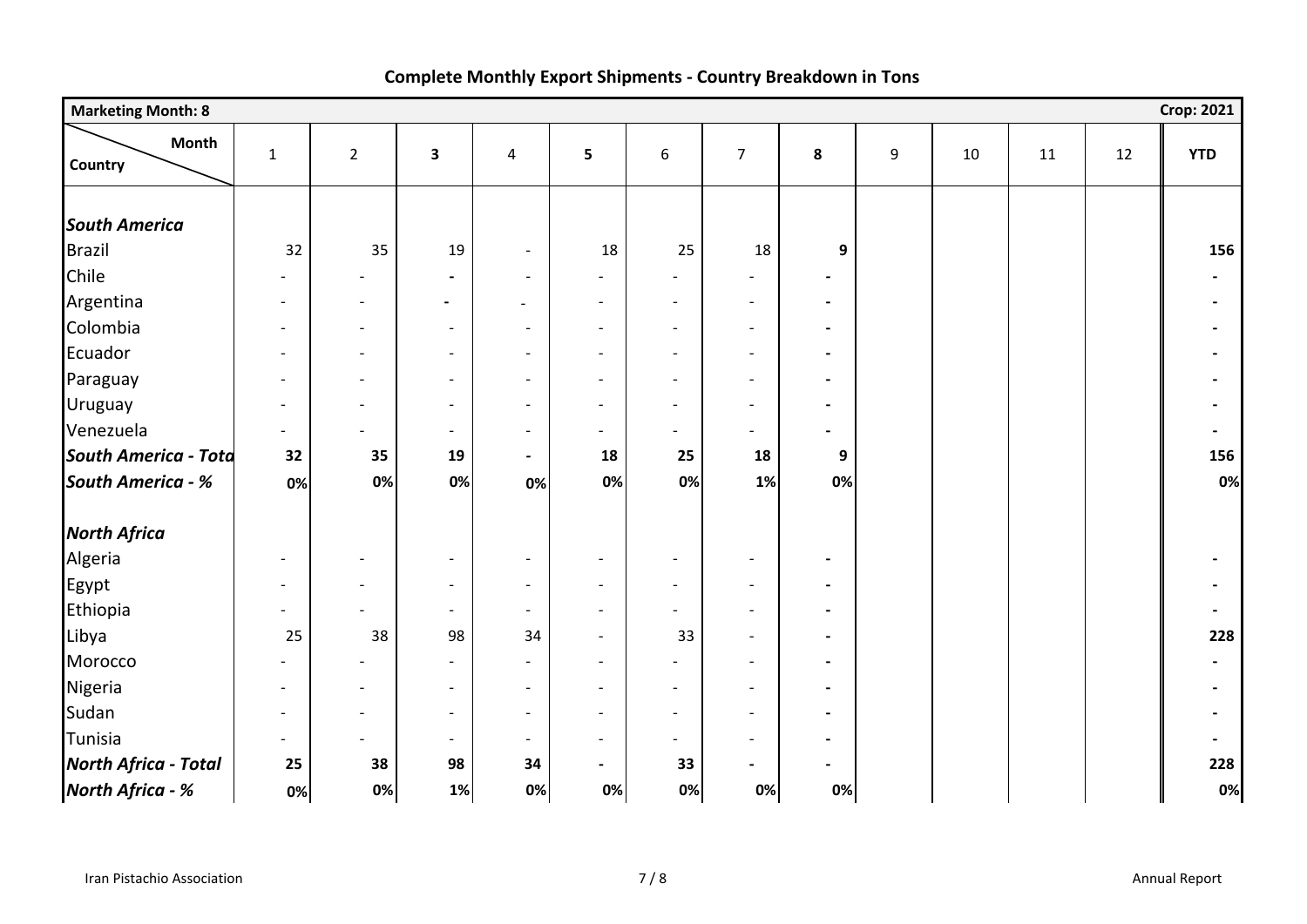| <b>Marketing Month: 8</b>   |                          |                          |                          |                          |                          |                          |                          |                          |   |    |    |    | <b>Crop: 2021</b> |
|-----------------------------|--------------------------|--------------------------|--------------------------|--------------------------|--------------------------|--------------------------|--------------------------|--------------------------|---|----|----|----|-------------------|
| Month<br>Country            | $\mathbf{1}$             | $\overline{2}$           | 3                        | $\overline{4}$           | 5                        | $\boldsymbol{6}$         | $\overline{7}$           | 8                        | 9 | 10 | 11 | 12 | <b>YTD</b>        |
| <b>Other</b>                |                          |                          |                          |                          |                          |                          |                          |                          |   |    |    |    |                   |
| Australia                   | $\mathbf{1}$             | 31                       | $\overline{\phantom{a}}$ | 22                       | 15                       | $\boldsymbol{6}$         | 15                       | $\mathbf{2}$             |   |    |    |    | 91                |
| Dominican Republic          |                          |                          | $\blacksquare$           |                          | $\overline{\phantom{0}}$ |                          | $\overline{\phantom{a}}$ | $\blacksquare$           |   |    |    |    |                   |
| Kenya                       | $\sim$                   |                          | $\overline{\phantom{a}}$ | $\overline{\phantom{a}}$ | $\mathbf{1}$             |                          | $\blacksquare$           | $\blacksquare$           |   |    |    |    | $\mathbf{1}$      |
| Liberia                     | $\blacksquare$           | $\overline{\phantom{a}}$ | $\overline{\phantom{a}}$ | $\overline{\phantom{a}}$ | $\overline{\phantom{a}}$ | $\overline{\phantom{a}}$ | $\overline{\phantom{a}}$ | $\blacksquare$           |   |    |    |    |                   |
| Mozambique                  | $\blacksquare$           |                          | $\overline{\phantom{a}}$ | $\overline{\phantom{a}}$ | $\blacksquare$           | $\overline{\phantom{a}}$ | $\overline{\phantom{a}}$ | $\blacksquare$           |   |    |    |    |                   |
| New Zealand                 |                          | $\overline{\phantom{0}}$ | $\overline{\phantom{a}}$ | $\overline{\phantom{a}}$ | $\blacksquare$           |                          | $\overline{\phantom{a}}$ | $\blacksquare$           |   |    |    |    |                   |
|                             | $\overline{\phantom{0}}$ |                          | $\overline{\phantom{a}}$ | $\overline{\phantom{a}}$ | $\blacksquare$           |                          | $\blacksquare$           | $\blacksquare$           |   |    |    |    |                   |
| Nicaragua<br>Other_1        |                          | $\mathsf 0$              | $\blacksquare$           | $\overline{\phantom{a}}$ | $\blacksquare$           | 3                        | $\blacksquare$           | $\blacksquare$           |   |    |    |    | 3                 |
|                             | $\overline{\phantom{a}}$ |                          | $\overline{\phantom{a}}$ |                          |                          |                          |                          |                          |   |    |    |    |                   |
| Other_2                     |                          |                          |                          | $\overline{\phantom{a}}$ | $\overline{\phantom{a}}$ |                          | $\overline{\phantom{0}}$ | $\blacksquare$           |   |    |    |    |                   |
| Other_3                     |                          |                          | $\overline{a}$           | $\overline{\phantom{a}}$ | $\blacksquare$           |                          | $\overline{\phantom{a}}$ | $\blacksquare$           |   |    |    |    |                   |
| Other_4                     |                          | $\overline{\phantom{a}}$ | $\overline{\phantom{a}}$ | $\overline{\phantom{a}}$ | $\overline{\phantom{a}}$ | $\sim$                   | $\overline{\phantom{a}}$ | $\blacksquare$           |   |    |    |    |                   |
| Panama                      |                          |                          | $\blacksquare$           | $\overline{\phantom{a}}$ | $\blacksquare$           |                          | $\overline{\phantom{a}}$ | $\blacksquare$           |   |    |    |    |                   |
| Senegal                     |                          | $\overline{\phantom{a}}$ | $\overline{\phantom{a}}$ | $\overline{\phantom{a}}$ | $\overline{\phantom{a}}$ | $\overline{\phantom{a}}$ | $\overline{\phantom{a}}$ | $\blacksquare$           |   |    |    |    |                   |
| South Africa                |                          |                          | $\overline{\phantom{a}}$ |                          | $\overline{\phantom{a}}$ |                          | $\overline{\phantom{a}}$ | $\overline{\phantom{a}}$ |   |    |    |    |                   |
| Tanzania                    |                          |                          | $\overline{\phantom{a}}$ | $\blacksquare$           | $\blacksquare$           |                          | $\overline{\phantom{a}}$ | $\overline{\phantom{a}}$ |   |    |    |    |                   |
| Zambia                      |                          |                          | $\overline{\phantom{a}}$ | $\overline{\phantom{a}}$ | $\overline{\phantom{a}}$ |                          | $\overline{\phantom{a}}$ | $\overline{\phantom{a}}$ |   |    |    |    |                   |
| Zimbabwe                    | $\overline{\phantom{a}}$ |                          | $\overline{\phantom{a}}$ | $\overline{\phantom{a}}$ | $\overline{\phantom{a}}$ |                          | $\overline{\phantom{a}}$ | $\blacksquare$           |   |    |    |    |                   |
| <b>Other - Total</b>        | $\mathbf{1}$             | 31                       | $\sim$                   | 22                       | 16                       | 9                        | 15                       |                          |   |    |    |    | 95                |
| Other - %                   | 0%                       | 0%                       | 0%                       | 0%                       | 0%                       | 0%                       | $1\%$                    | 0%                       |   |    |    |    | 1%                |
| <b>Total Iranian Export</b> | 16,765                   | 17,909                   | 12,322                   | 8,267                    | 7,403                    | 8,365                    | 2,901                    | 2,409                    |   |    |    |    | 76,340            |

Compiled by: IPA based on IRI Customs Administration raw data